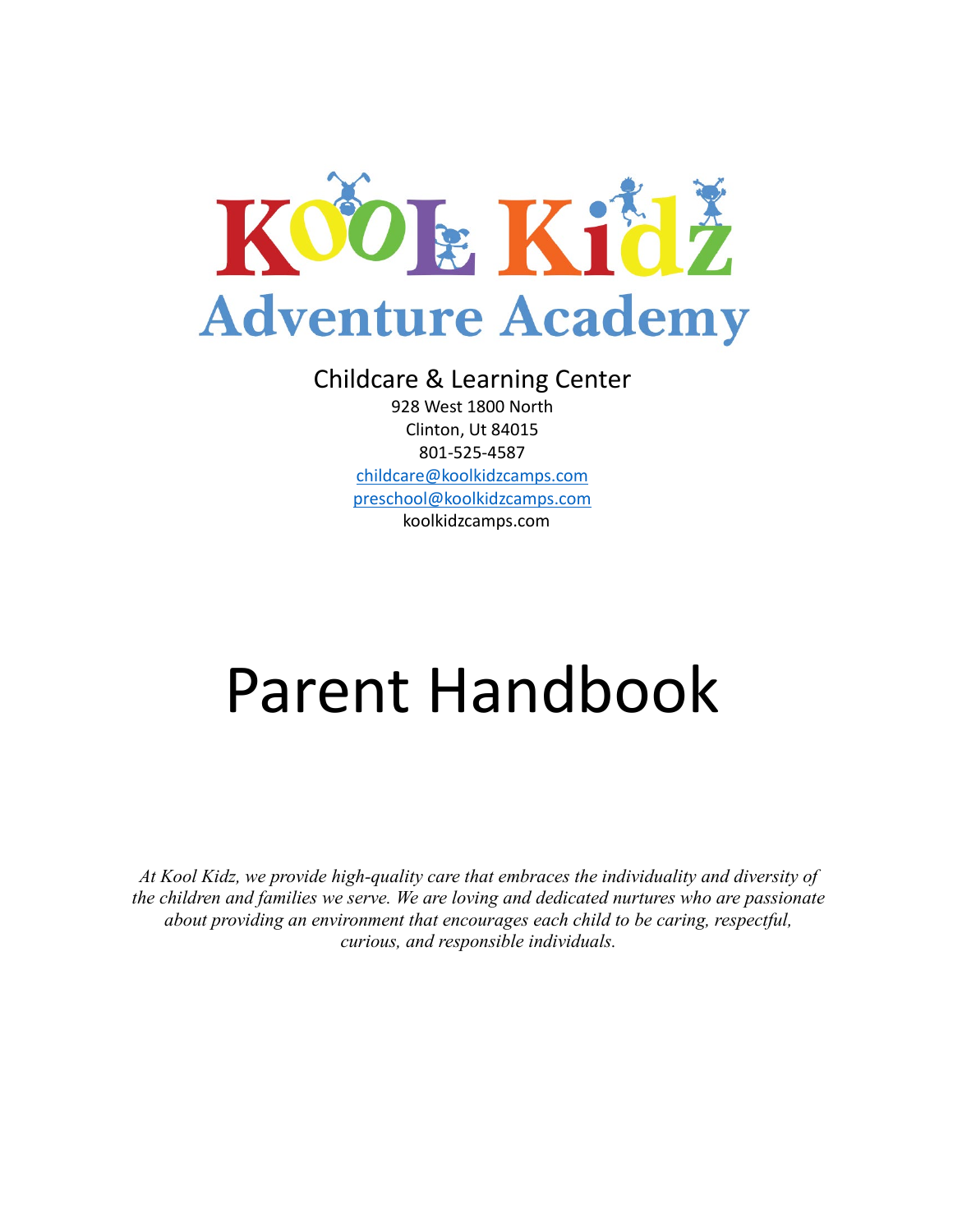

#### **Welcome to Kool Kidz Adventure Academy!**

We are delighted that you have chosen our center to provide for your childcare needs. You and your family are encouraged to visit our center before the first day of enrollment to meet and become better acquainted with our teachers. It will make separating on the first day so much easier.

The Parent Handbook describes our program, philosophy, policies, and practical details that make each day successful. Please carefully read this handbook and keep it for future reference. The office staff at Kool Kidz are happy to address any of your questions or concerns.

#### **Our Philosophy**

*Kool Kidz is a community for creative and independent thinkers and an exciting place where children explore the rich possibilities of childhood in a comfortable home away from home setting. We provide high-quality care that embraces the individuality and diversity of the children and families we serve. Our vision is to inspire, create, and explore our world through each child's eyes and for them to discover and find their place in that world. We are dedicated to creating irresistible play-based learning environments and passionate about developing young minds' competence, capabilities, creativity, resourcefulness, and resilience. We strive to create a mutually caring and respectful relationship with each child, encouraging children to be caring, curious, and responsible people. At Kool Kidz, we have a clear vision for early childhood education. We are constantly researching and experimenting with new innovative ideas to ensure we are a contemporary leader in early childhood education.*

#### **Kool Kidz Welcomes Those of Diverse Faiths, Ethnic Origins, and Race**

While diversity may include different faiths, gender roles, socioeconomic status, and ethnicity, it is not limited to these areas. We believe that diversity consists of various physical, cognitive, and social abilities. We strive to create a developmentally appropriate classroom environment that reflects each child's unique abilities and encompasses their home culture and experiences.

One of the most important things we can teach our children about diversity is role modeling that treats all people with kindness and respect. We incorporate diversity into our curriculum at Kool Kidz Adventure Academy by encouraging families to share their home traditions with us and urge families and the community to visit us throughout the year, celebrate special occasions, and share their traditions and customs. We help our teachers to incorporate props, pictures, toys, and materials into the different learning environments that reflect the diversity in their classrooms.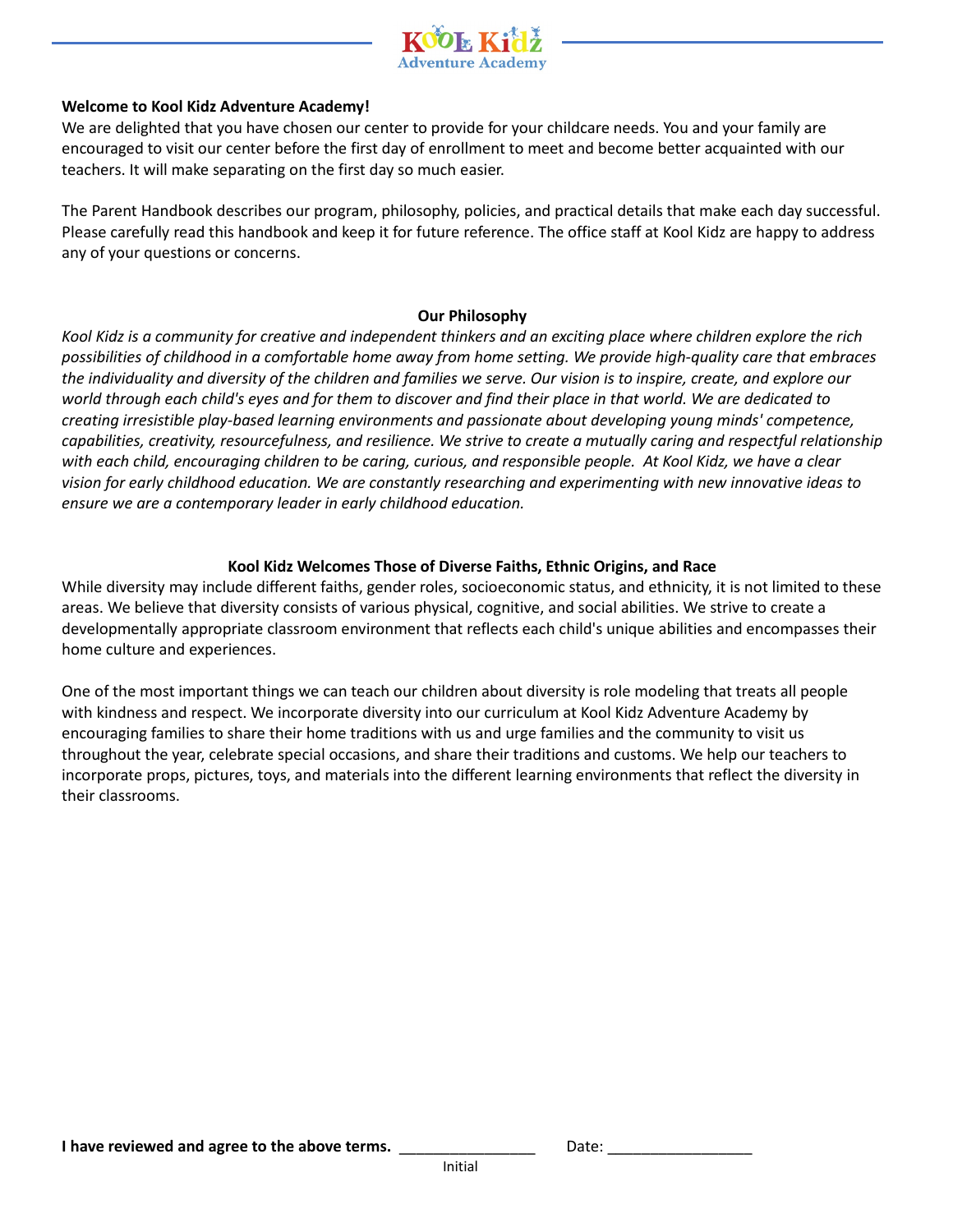

#### **Hours of Operation**

Monday – Friday 6 am – 6 pm

**Licensed Capacity** 111 children

#### **Holidays & Holidays Policies**

We will be closed on New Year's Eve, New Year's Day, Martin Luther King Day, Presidents Day, Memorial Day, Independence Day, Pioneer Day, Labor Day, Thanksgiving Day, and the day after, Christmas Eve, Christmas Day, and the day after.

When a holiday falls in the middle of the week, we will have sign-ups for the day before and after. If we do not have a minimum of 35 children signed up, we will not be open on those days.

#### **Enrollment**

Children between four weeks and twelve years are eligible for enrollment at Kool Kidz Adventure Academy. Children may attend the center for a 10-hour block between 6:00 am and 6:00 pm, Monday through Friday.

The registration fee for each family's childcare is \$25; this holds your spot for two weeks. Before your child can come to the center, the registration fee and an advance tuition payment must be paid. Included in your registration packet is a "Get to Know You" form. We want to learn all about your child to better care for them and meet their needs. During your enrollment in the center, please share any new information with the teacher or office staff that may affect your child's life or development, interests, strengths, concerns, and goals.

You are also required to include current and up-to-date immunization records. You must notify the office staff immediately of any new immunizations. Keeping these records current is a mandatory requirement of the state; noncompliance is subject to termination.

You must complete and return the following documents before enrollment:

- **Child Enrollment Form**
- **Health Assessment**
- **C** Consent for Medical or Emergency Treatment
- **Behavior Policy**
- **Drop Off and Pick Up Policy**
- **O** Tuition Express Electronic Funds Transfer Form
- **O** Tuition Agreement
- **O** Immunization card (all children need to be up to date to enroll)
- Get to Know You form
- **O** Income Eligibility Form

These Documents help us keep your child(ren) safe. The paperwork must be completed and returned to the center before your child(ren)'s first day. If anything, such as phone numbers or addresses, changes, it is your responsibility to notify us immediately to update your file. Before enrollment, you are invited to spend time with your child, during regular hours, in the classroom. Please call 801-525-4587 to set up a tour.

**I have reviewed and agree to the above terms.** \_\_\_\_\_\_\_\_\_\_\_\_\_\_\_\_\_\_\_\_\_\_\_Date: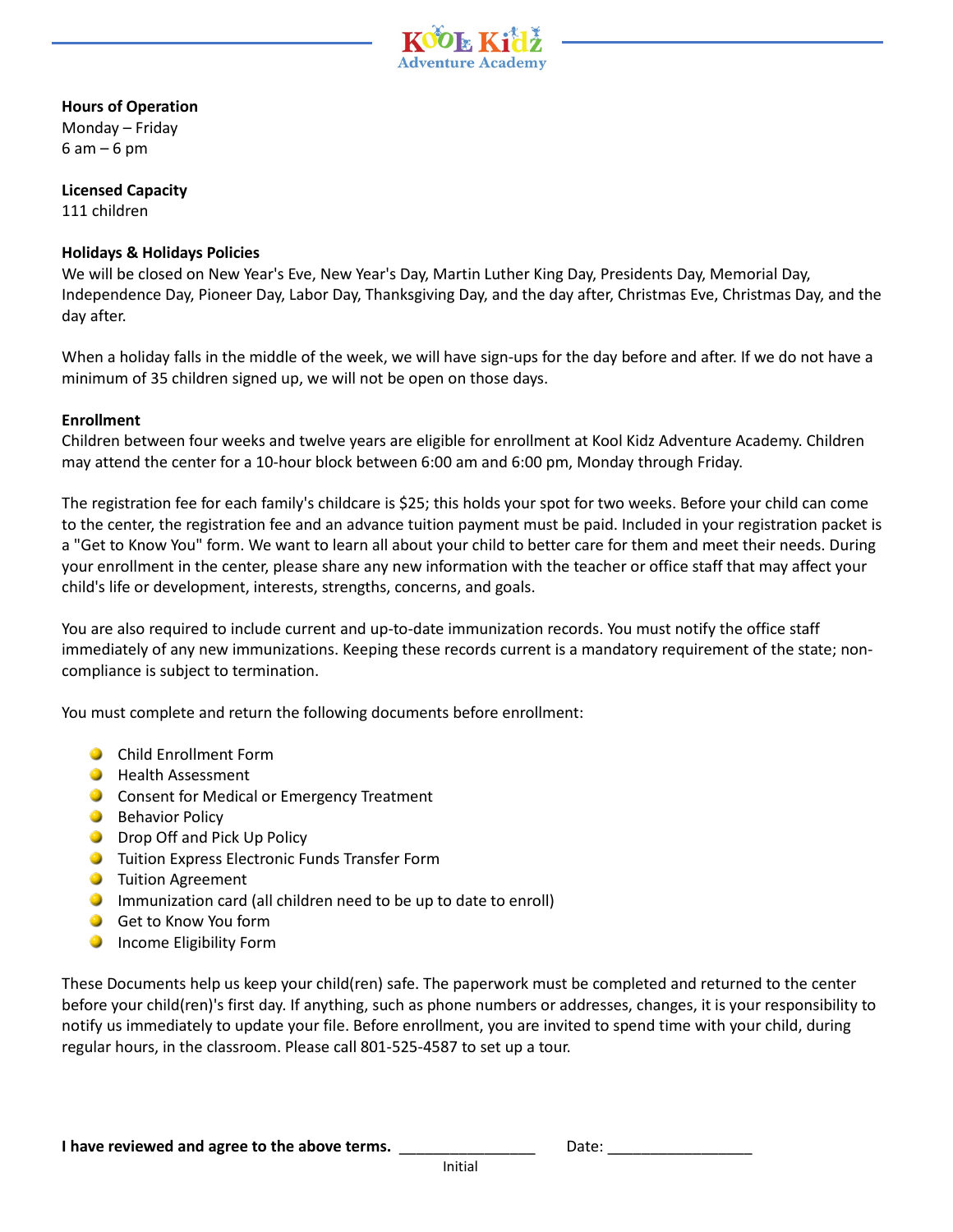

#### **Tuition and Fees**

- All accounts are set up as a monthly pre-payment plan. You have four payment options:
	- **O** Debit Card with a 2.5% fee (we do not accept credit cards)
	- Cash
	- $\bullet$ Check
	- **C** Automatic Withdrawal (no fee)
- **The total amount must be paid on the 1st to avoid late fees. If your account is not paid by the 2nd, you will** receive a \$10 fee each day until the 5th. If your account is not paid by the 5th, childcare will be suspended until paid in full. If your account is not paid before the 15th of the month, your account will be turned over to collections, and childcare will be terminated.
- You have the option of splitting the payments up into the first 4 Fridays of the month as an automatic payment.
- If you have two or more children enrolled, you can either pay in full by the 1st of the month\* or pay half by the 1st and the other half by the 15th. \*\* If the first half is not paid by the 2nd or the other half is not paid by the 16th, you will be charged an extra \$10 a day until paid in full. If you have not paid in full by the end of the month, childcare will be suspended until paid in full.
- Part-time rates include 3 set days per week. The part-time rate for school-age during the school year includes 40 hours per month. Any hours over 40 are charged at a rate of \$12 per hour.
- Clients issued state funds who have a co-pay must also follow the same payment plans as stated above.

\*If the 1st of the month falls on a weekend, payment is due the 1st business day of the month. \*\* If the 15th falls on the weekend, payment is due the following Monday.

#### **Payment Penalties**

To keep your child's slot, you must keep the agreed-upon payment plan. If your account gets in arrears, your slot will be terminated permanently, and your account will be sent to collections as stated above. If your account is sent to collections and your case is pursued in court, you will also be responsible for paying all court costs and finance charges. If childcare is terminated due to non-payment, termination is permanent with no chance of re-enrollment at Kool Kidz Adventure Academy.

### **Change in Program, Withdrawal, or Dismissal from Program**

You must provide written notification of all changes to your schedule. You will also need to provide a two-week written notice if you choose to terminate childcare. If you fail to provide notice, you will be charged for two weeks.

The director and owners of Kool Kidz reserve the right to terminate, without notice, the enrollment of any child at their discretion or for the following possible reasons (please note this list is not exhaustive):

- Non-payment or excessive late payments of tuition and fees
- Not observing the rules of the center as outlined in the parent agreement
- **O** The child has special needs that we cannot adequately meet with our current staffing patterns
- **Physical or verbal abuse of teachers or children by parent or child**
- **O** Unresolved issues or non-immunizations

#### **Meal Program**

We provide nutritious breakfasts, lunches, and afternoon snacks according to the following schedule:

Breakfast 7:30 am – 9:00 am Lunch 11:00 am – 1:00 pm Snack 2:00 pm – 4:00 pm

#### **I have reviewed and agree to the above terms.** \_\_\_\_\_\_\_\_\_\_\_\_\_\_\_\_\_\_\_\_\_\_\_\_\_Date: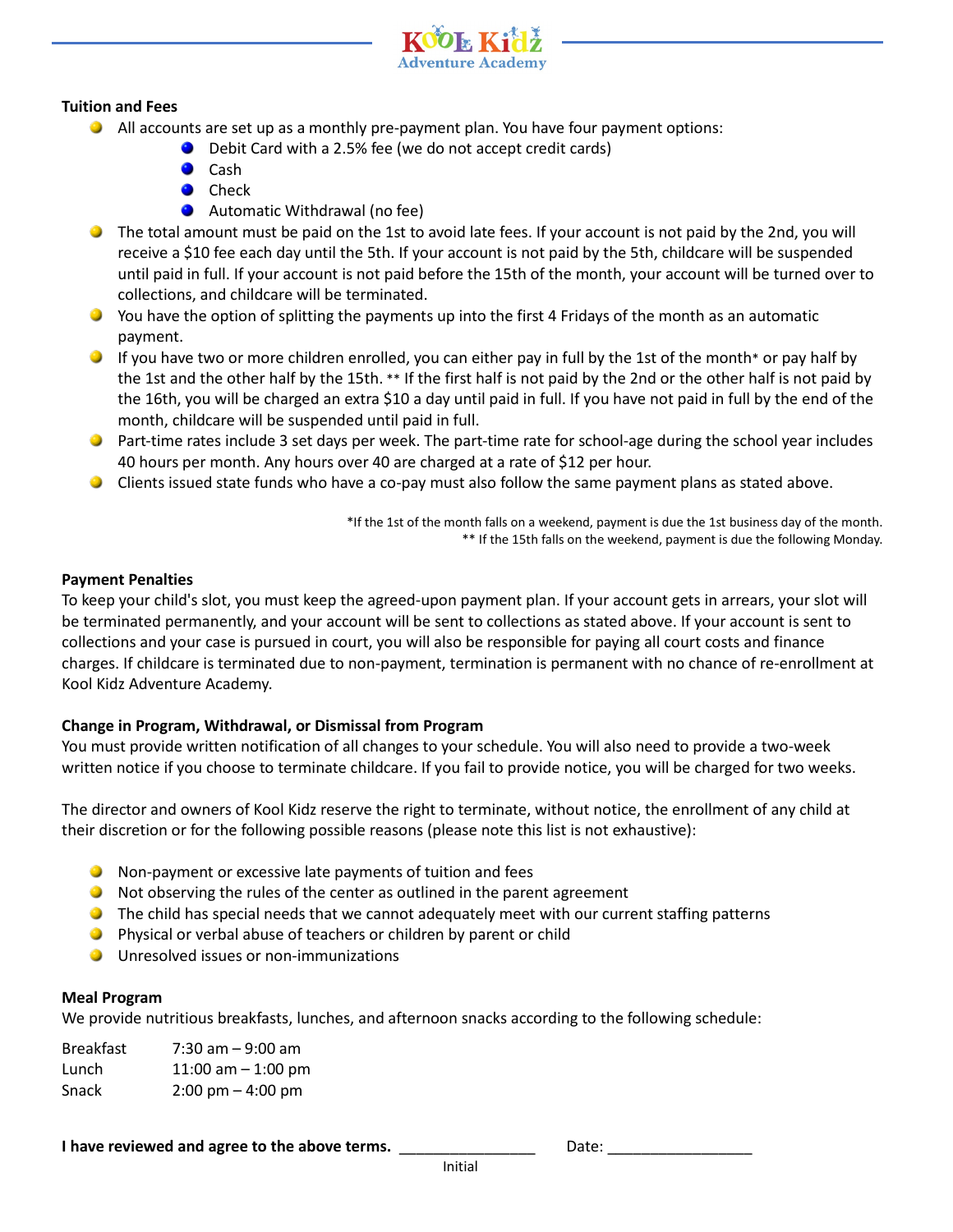

#### **Arriving at School**

Your child(ren) must arrive at the center no later than 9:30 am. When you bring your child in later, they eat and take a nap but miss out on playtime, critical for their development. If children have time to play, socialize, and learn, they have a better day and succeed in our program. If your child has preschool, we ask they arrive no later than 9:00 am. Children who do not make it to preschool on time are missing out on learning and socializing skills. On the rare occasion that you will be later than 9:30 am, please contact the office to let us know.

#### **Absences**

You are required to call Kool Kidz if your child is absent: (801) 525-4587. Likewise, you must notify us if your child has contracted a contagious illness, so we can notify other parents if needed and keep it from spreading to the best of our ability.

#### **Sleeping Arrangements**

Children may bring sheets and blankets to use during nap time. However, we provide a washable sleeping cot and, each child is assigned their own mat, which no other child uses. Mats are disinfected weekly. However, you must take these items home every Friday to be washed. Children nap from 12:00 pm – 2:00 pm. Children six and older (after kindergarten) may attend summer camp rather than nap during the summer months.

#### **Toys**

Children are not allowed to bring *ANY* toys from home. We have a sufficient number of toys for all children. We are not responsible for any lost or broken items.

#### **Curriculum**

Our academic program's foundation comes from guidelines adopted from Developmentally Appropriate Practice in Early Childhood Programs from the National Association for the Education of Young Children (N.A.E.Y.C.). It may seem as though the children play for most of the day. However, children's work is play. We assure you that every activity is carefully planned to reflect each child's interests and needs. Kool Kidz feels that holiday traditions and activities are an essential part of our culture. The curriculum will reflect holiday celebrations. If you do not want your child to participate, you must check the weekly lesson plan and provide alternative care on those days. Children two years of age or younger never watch TV or videos. Older children spend no more than 30 minutes per week watching TV or videos, except for one monthly video. Per state rule, children will have opportunities to play outside on the playground every day, weather permitting.

#### **Apparel**

Your child must be dressed appropriately for childcare. You will need to provide proper outdoor clothing and sunscreen for your child. Your child(ren) must have jackets, coats, and other winter gear in the colder seasons. For safety reasons, children are not allowed to wear flip-flops or sandals while at the center. Any violations of this policy will result in a notification to bring alternatives or pick up your child.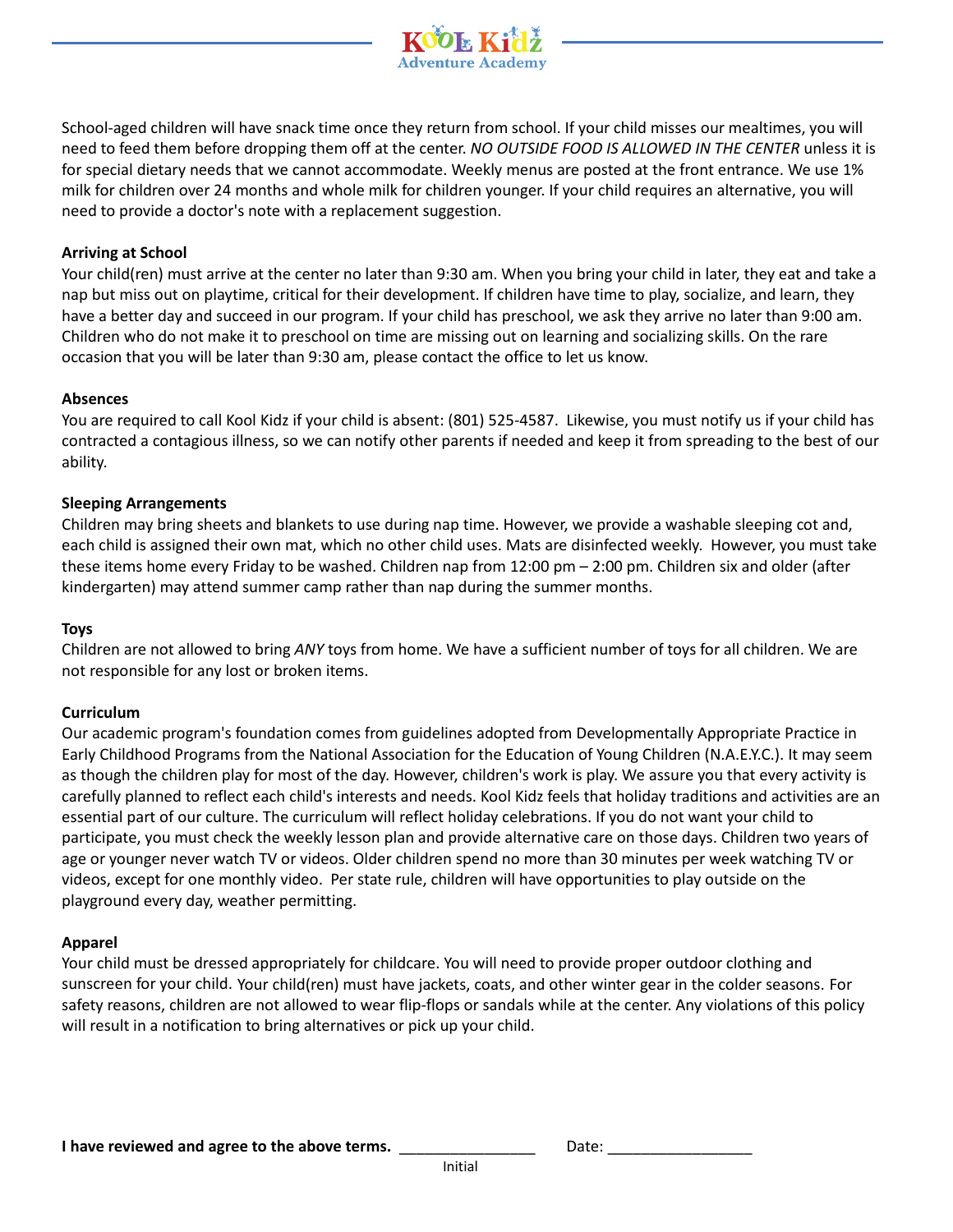

#### **Academic Preschool Program**

Your child must be at least three years old and potty trained for our preschool program. The curriculum includes academics skills in many areas such as literacy, writing, art, science, social studies, math, sign language, and social skills. Our program offers several field trips throughout the school year.

- **B** Registration fee \$55
- O Our five-day program is \$190 a month (only Preschool), \$175 per month (to add-on to childcare)
- Our three-day program is \$130 a month (only Preschool), \$115 per month (to add-on to childcare)
- Our two-day program is \$100 a month (only Preschool), \$85 per month (to add-on to childcare)

#### **Summer Camps**

#### Childcare Adventure Camp (\$150)

This camp is an add-on to childcare where campers participate in specific adventures, activities, and field trips beyond the regular childcare experience. Activities and field trips include movies, visits to parks, Classic Fun Center, and more! Due to licensing capacity and the limited amount of space available during the summer for transporting children to and from field trips, campers must have completed  $1<sup>st</sup>$  Grade to participate in this camp. Each summer, your schoolage child is required to preregister and pay the fee.

#### Steam Adventurers Camp

This camp will reinforce and help children maintain their elementary school academics while providing STEAMfocused summer camps (Science, Technology, Engineering, Arts, and Mathematics). STEAM Adventurers encounter a theme each week to spark curiosity and prevent the summer learning slump. STEAM adventurers must have completed kindergarten to participate in this summer camp.

- **Registration is \$20**
- Our two-day program is \$30 per week (only Summer Camp), \$20 a week (to add-on to childcare)
- Our three-day program is \$45 per week (only summer Camp), \$35 a week (to add-on to childcare)

#### Young Adventures Preschool Camp

This camp uses music and movement, discovery play, manipulatives, math skills, creative art projects, snacks, imaginative play, educational games, and lessons to create an adventurous learning atmosphere. This camp is for children 3-6 who are pre-kindergarten.

- **Registration is \$20**
- O Our two-day program is \$30 per week (only Summer Camp), \$20 a week (to add-on to childcare)
- Our three-day program is \$45 per week (only summer Camp), \$35 a week (to add-on to childcare)

#### **Infant Program**

You will need to provide the following items for your infant to use while at daycare:

- **Bottle or sippy cup (labeled)**
- **O** Diapers
- **Baby wipes**
- **O** Extra set of clothes (labeled)
- $\bullet$  Fitted crib sheet (labeled) A state requirement
- $\bigcirc$  Blanket (labeled) A state requirement

You must take all sheets and blankets home on **Friday** to be laundered and return them clean on **Monday.**

Our teachers will notify you when your child is low on supplies. If you do not replenish needed items, we have extra diapers and wipes but charge your account \$5 for a five-pack. Otherwise, we may call you to pick up your child or refuse drop-off until you bring in the necessary supplies. We cannot borrow supplies from other parents.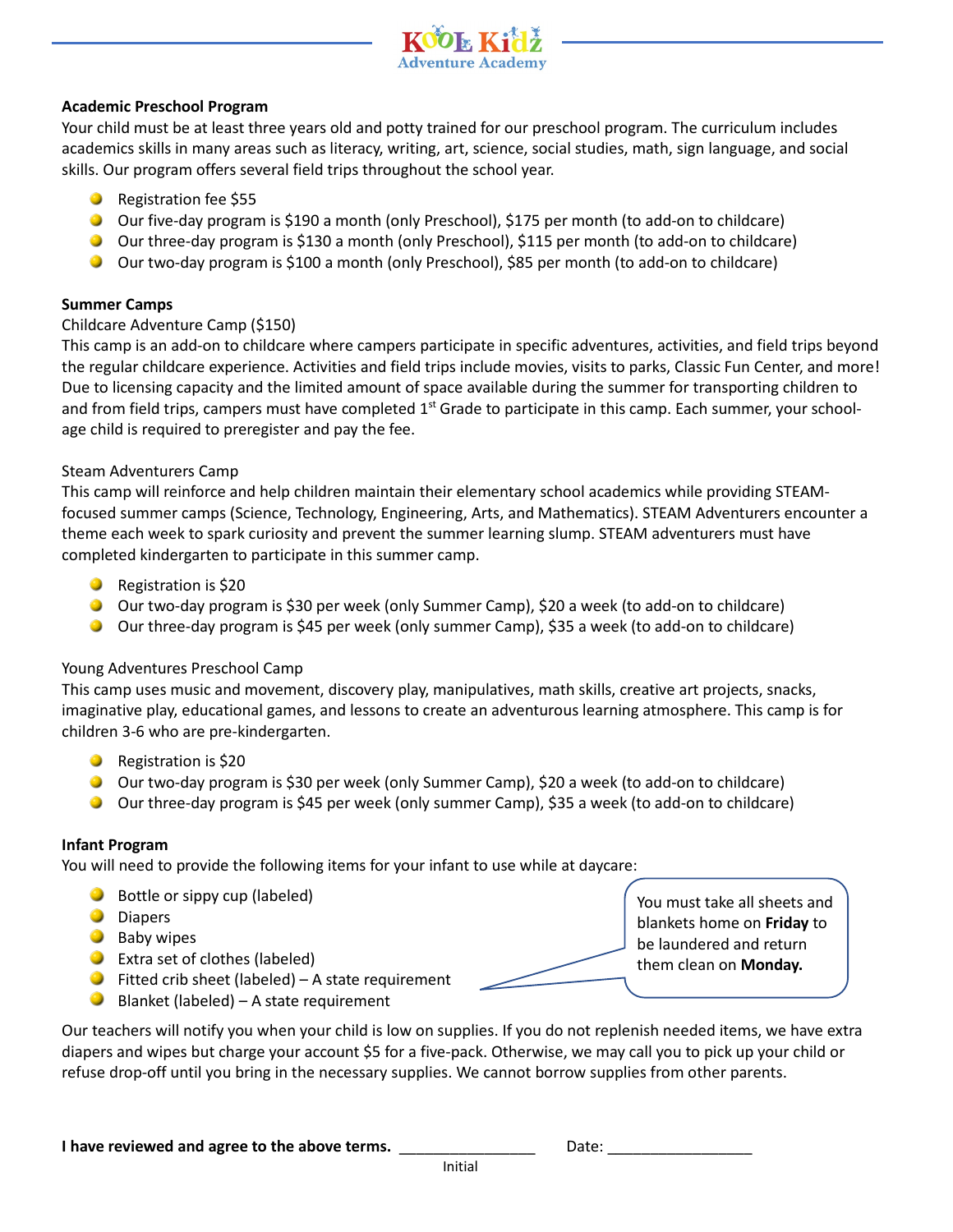

#### **Illnesses**

Guidelines for excluding your sick child from the center for these illnesses are as follow:

#### Fever

Children sent home with fevers not related to teething or immunization shots will be required to stay home at least one full business day after the fever has dissipated on its own, without the aid of medication.

- Any child with a temperature of 100.4F will be sent home
- Any child with a temperature of 100F+ will be monitored every 30 minutes

#### Diarrhea

Infants and children with loose stools or excessive water and *NOT* contained in the diaper or toilet will be sent home immediately. After the last recorded incident, the child cannot return to the center for *at least one* full business day.

Infants and children with loose stools contained in the diaper or toilet but who have a fever will be sent home immediately. After the last recorded incident, the child cannot return to the center for *at least one* full business day. In some cases, a doctor's note may be required for the child to return to the center.

#### Streptococcal (Strep Throat)

Infants and children diagnosed with this illness will be excluded from the center for *at least one* full business day after treatment has been initiated, and the child has been without fever for *at least one* full business day. A doctor's note is required for the child to return to the center.

#### Vomiting

Infants and children will be sent home immediately. After the last recorded incident, the child will be excluded from the center for *at least one* full business day.

#### Pink Eye

Infants and children will be sent home immediately. Children must be on the required antibiotic for *at least one* full business day and showing no signs of watery white or yellow discharge from the eyes. A doctor's note is required for the child to return to the center.

#### Rash

Infants and children will be sent home immediately if the rash is accompanied by a fever or behavior change. The child will be excluded until a *physician* has determined the rash is not the symptom of a contagious disease. A doctor's note is required for the child to return to the center.

#### Antibiotic

If your child is given antibiotics for *any reason*, including ear infections, they will be excluded from the center for *at least one* full business day before returning to childcare. A doctor's note is required for the child to return to the center.

#### **Medication**

Over-the-counter medicine brought from home must have the child's name on the bottle. If the child's name is not on the label, we cannot administer it. Prescriptions must be followed explicitly according to the label. Medications are to be placed in a tub in the fridge or locked in the office. If your child needs medicine at the center, you must fill out a medicine slip before administering it. Please let the office staff know if the medication needs to be refrigerated and if it needs to go home with you at night.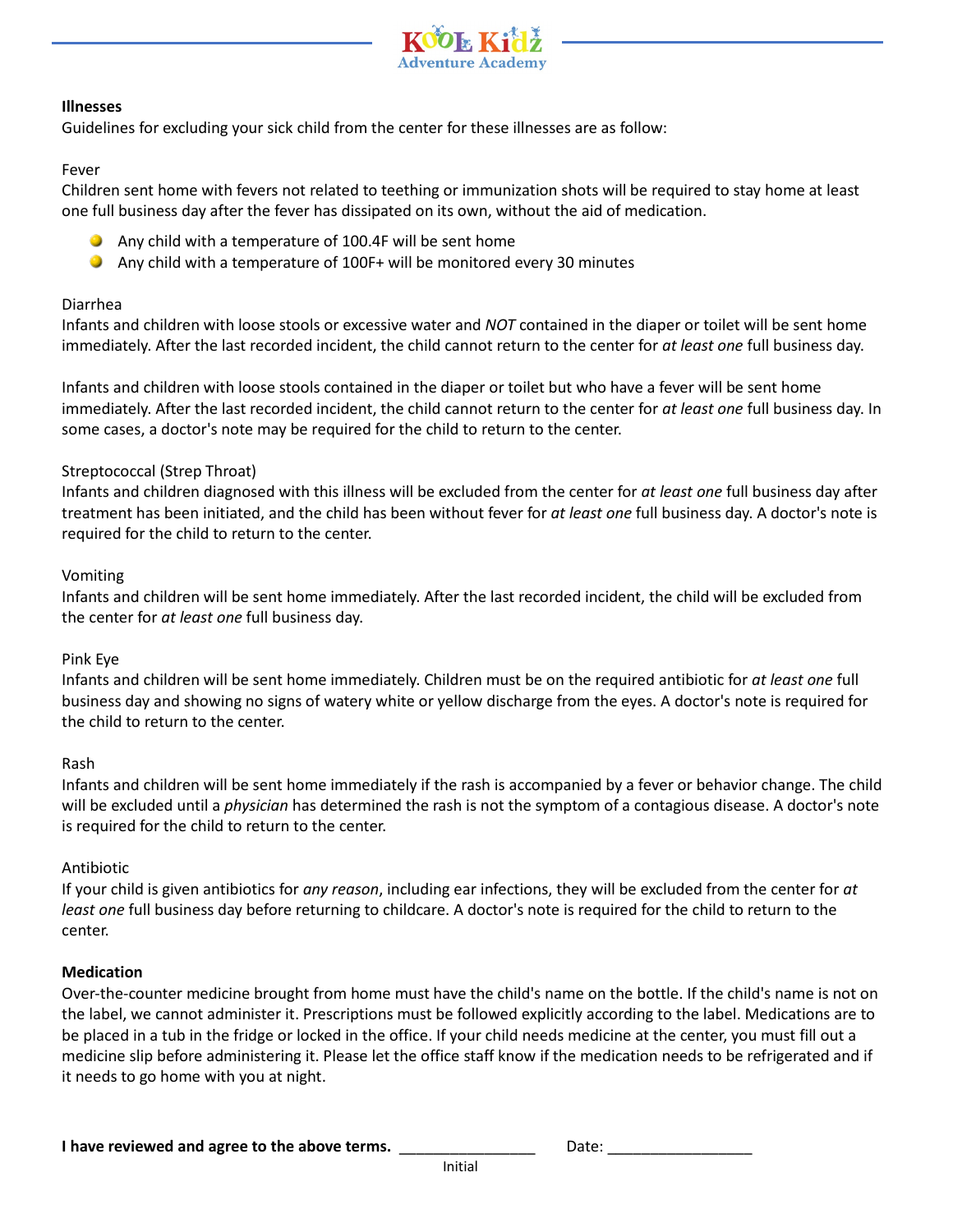

#### **Accidents**

Accident reports are filled out for any cut, bruise, or mark on the child's body that may have occurred while at the center. Please remember that you may always call our office for clarification if your child reports anything of concern. Likewise, you will be asked about any injuries on your child(ren) upon arrival. Documentation may be required to verify accidents at home. Please inform us of any marks on your child before you leave. We are legally required to ask your child regarding the incident and document our conversation. At that time, Protective Services may need to be called. In these situations, open communication is essential. If you have any concerns or questions, please call our director or assistant director at 801-525-4587.

#### **Potty Training**

Until your child is entirely potty trained, you are required to provide disposable diapers or pull-ups and wipes. We will help with potty training once your child has moved to our two-year-old room and you have begun at home and have had reasonable success. We ask that you bring plenty of extra clothes during this time to make it easier for your child and us if an accident occurs. Please make sure these items are labeled with your child's name so they are easily recognizable, as we will not be held accountable for lost clothes.

#### **Smoking/Alcohol/Drugs**

Smoking or any other form of tobacco is prohibited on the premises. Our center complies with the Utah Clean Air Act and is a drug-free work environment. All lighters and matches will be inaccessible to children. Please help us keep it safe for our children.

#### **Grievance Procedure**

We hope you will always be pleased with the quality of care your child(ren) receives, but if you have a concern, we ask you to talk to the person(s) involved and the director to discuss ways to resolve the concern. If you feel you cannot go to the person(s) involved yourself, please notify the director or office staff. Your child's safety and well-being are our number one priority. If the problem is not taken care of to your satisfaction, after taking it to the director, you have the right to take it to the Bureau of Child Care Licensing at 801-273-6613 or 1-888-287-3704.

*Thank you very much for the opportunity to provide care for your child(ren). If you have any suggestions or complaints, please feel free to come to us.*

> - Cindi and Sam Buckley Owners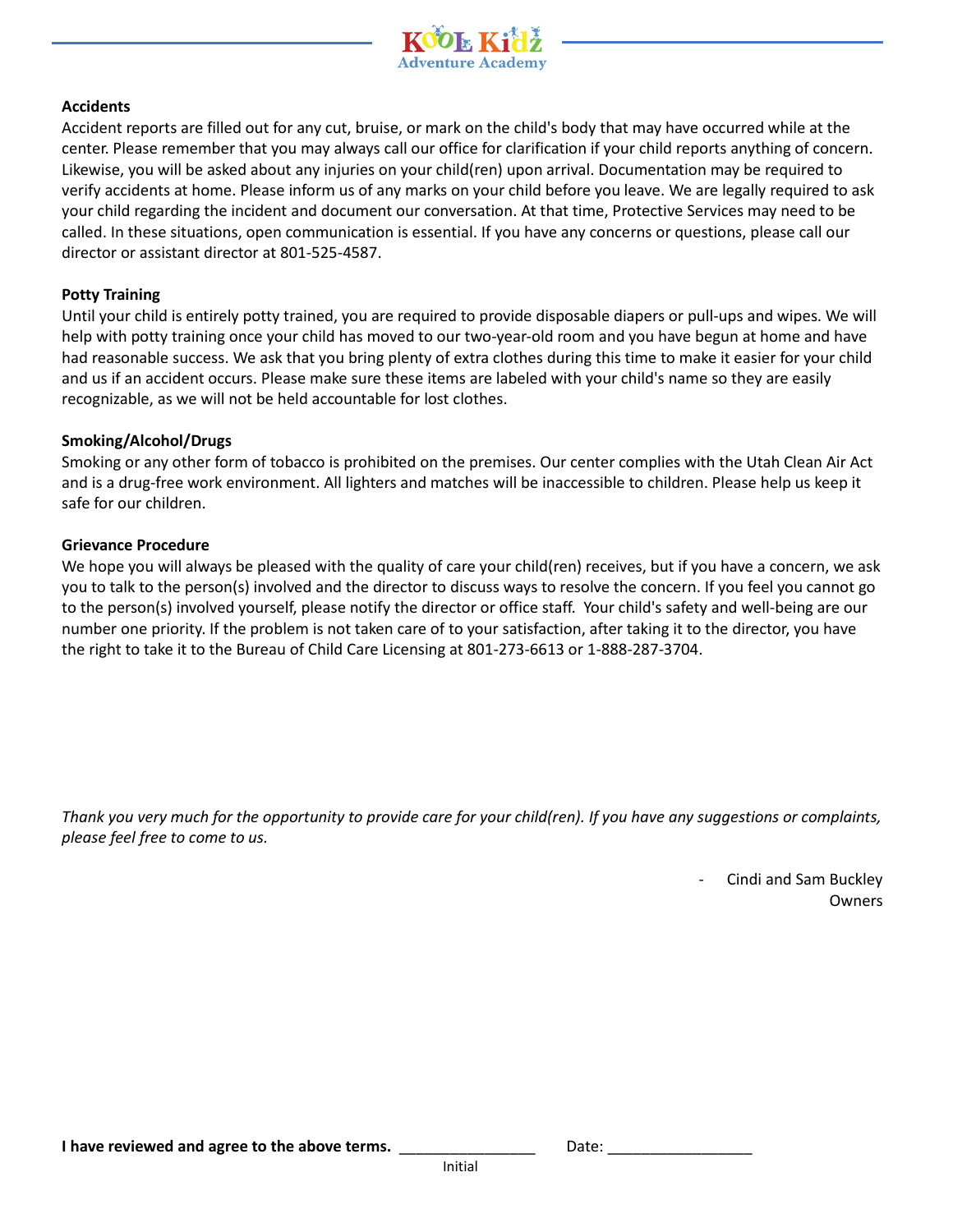# **Biting and Behavior Policy**

While in our center's care, the children at Kool Kidz are taught to respect themselves, others, physical space, and materials. Teachers will ensure each child is provided with a positive model of acceptable behavior. Children are encouraged to practice those skills that will allow them to resolve conflicts and have their needs met without aggressive or destructive behaviors. This model helps prevent behavioral difficulties between children and reduces the need for disciplinary action. When situations require intervention, teachers provide children with clear explanations of why specific behavior is inappropriate and help them find alternative behavior that fits classroom guidelines. These guidelines revolve around concerns for the safety of all children and the materials within the center. Classroom rules are tailored to the children's developmental level in attendance, are short and simple, positive, and consistently used. Older children are encouraged to set rules together.

On most occasions, age-appropriate behaviors are discussed in communication with the parent with a positive reinforcement approach. On occasion, disruptive or continuously aggressive children may need a behavioral agenda. Kool Kidz will not tolerate continuous disruptive or aggressive behaviors by children of any age. While we focus on each child as an individual, if a child's behavior continuously takes away from the care and safety of others, the subsequent processes will be followed:

- A child who continuously demonstrates intolerable or uncontrollable behavior against other children or teachers will result in a parent/teacher meeting with the administration to discuss a plan of action to increase positive behaviors for that child. An evaluation will be recommended for the child if necessary, and the office will supply contact information. The parent will be given one week to make the appropriate connection and 60 days for an evaluation. All paperwork, letters, and documentation must be provided to the office. Failure to respond on time may result in the child's expulsion from the program.
- Logs will be kept in the office to identify triggers and patterns of repeated undesired behavior and be offered to any evaluator upon the parent's written request.
- **If aggressive or dangerous behavior occurs twice in one day, the child must be picked up from daycare** immediately. If intolerable behavior occurs a third time in the same week, the child must be picked up and will need to take the next day off. If the child is sent home more than three times, the center is required to hire a shadow at the cost of \$360.00/week at the parent's expense. If the parent does not agree to this cost, the parent is given two weeks' notice to find alternate care.

**I certify that I have received Kool Kidz's Biting and Behavior Policy. I have had the opportunity to read it and ask any questions regarding this policy.**

Parent Signature Child Child Child Child Child Child Child Child Child Child Child Child Child Child Child Child Child Child Child Child Child Child Child Child Child Child Child Child Child Child Child Child Child Child C

\_\_\_\_\_\_\_\_\_\_\_\_\_\_\_\_\_\_\_\_\_\_\_\_\_\_\_\_\_\_\_\_\_\_\_\_\_\_\_\_\_\_ \_\_\_\_\_\_\_\_\_\_\_\_\_\_\_\_\_\_\_\_\_\_ \_\_\_\_\_\_\_\_\_\_\_\_\_\_\_\_\_\_\_\_\_\_

\_\_\_\_\_\_\_\_\_\_\_\_\_\_\_\_\_\_\_\_\_\_\_\_\_\_\_\_ \_\_\_\_\_\_\_\_\_\_\_\_\_\_\_\_\_\_\_\_\_\_ \_\_\_\_\_\_\_\_\_\_\_\_\_\_\_\_\_\_\_\_\_\_ Date **Child** Child Child Child Child Child Child Child